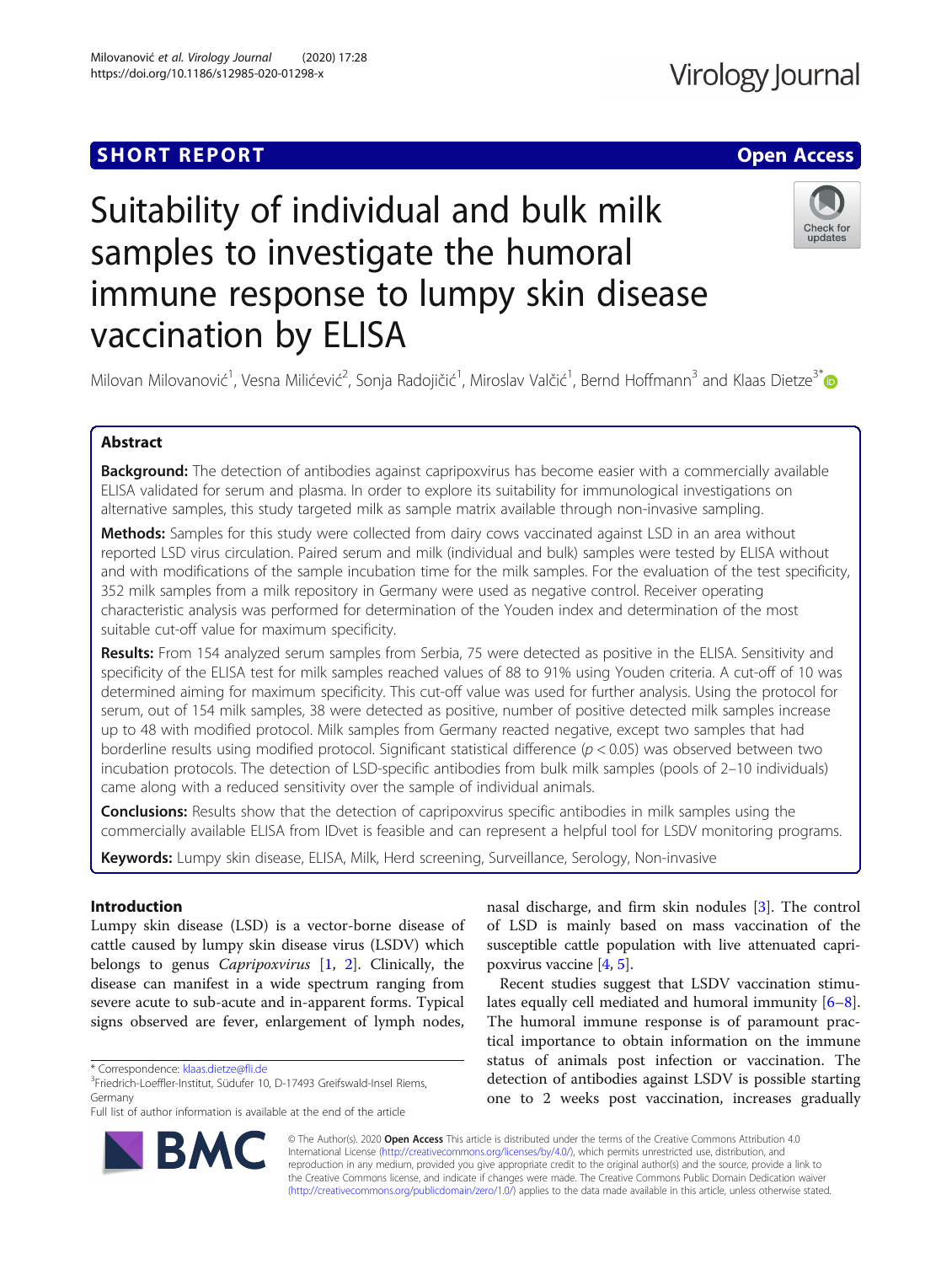until 35 days to 12 weeks post vaccination, and is described to last until 40 weeks post vaccination [\[6](#page-6-0)–[8](#page-6-0)]. Standard serological methods like virus neutralization test (VNT), agar gel immunodiffusion, indirect fluorescence antibody test (IFAT) and Western blot are described [[9](#page-6-0), [10](#page-6-0)].

These tests are expensive and time consuming therefore limiting their use for fast serological screening of cattle populations. The only test validated to date by the OIE is the VNT, coming along with high specificity and good sensitivity, but reduced high-throughput application. As performing VNT includes the handling of live capripoxvirus, its application can face additional restrictions [\[11](#page-6-0)]. The IFAT comes along with the disadvantage of increased cross reactivity with bovine papular stomatitis virus and other poxvirus antibodies.

For efficient immunological investigations at large scale, Enzyme-linked Immunosorbent Assay (ELISA) has been found to be more suitable compared to the abovementioned serological methods. Few studies on the development of ELISA tests for LSD-specific antibody detection by using recombinant P32 [[12\]](#page-6-0), recombinant two virion core protein of sheeppox virus [[13](#page-6-0)], and inactivated sheeppox virus as coating antigen for antibody detection [[14\]](#page-6-0) have been published. A double antigen ELISA from the IDvet® is currently the only commercially available kit for detection of capripox specific antibodies applied in field studies for seromonitoring [\[15](#page-6-0)]. All of these ELISA have been developed for plasma or serum as sample matrix to be used.

Apart from blood, the detection of specific antibodies is also possible from other matrices such as milk. Cow milk contains three major classes of immunoglobulin's (Ig): IgG, IgM and IgA  $[16]$  $[16]$ . Dominant class of immunoglobulins in milk, comprising about 65% of the total, is IgG. The concentration of IgG varies between serum and mammary secretions. Highest concentrations can be found in colostrum (32–212 mg/ml), followed by serum (25.0 mg/ml) and finally in milk with about 0.72 mg/ml [[17\]](#page-6-0). As for the colostrum, a steady gradual decrease of antibody levels is described each hour [[18\]](#page-6-0). The concentration of antibodies in regular milk is much lower than that in colostrum and depends on factors like clinical or subclinical mastitis, age, breed, feeding system and the stage of lactation. In addition, primiparous cows are described to have colostrum and milk with overall lower levels of immunoglobulins compared to multiparous cows [[18,](#page-6-0) [19\]](#page-6-0).

Using milk for the detection of antibodies by ELISA has been found suitable targeting antibodies against viruses such as bovine viral diarrhea virus (BVDV) [\[20](#page-6-0)], bluetongue virus [\[21](#page-6-0), [22](#page-6-0)] and bovine alpha herpesvirus 1 (BHV-1) [[23](#page-6-0)]. As milk samples are non-invasive and cheaper to collect compared to serum and plasma, this

method has been widely used in mass screening activities targeting either individual animals or bulk milk samples for the determination of the immunological status at animal or herd level respectively.

In this study, we investigated the suitability of milk, as individual animal and bulk sample to detect LSDspecific antibodies using a commercially available capripox ELISA designed for serum and plasma samples.

### Material and methods

#### Sample material

For the purpose of this study, serum and milk samples were collected from 154 lactating dairy cows from farms in the Kraljevo municipality in Serbia. This area had no evidence of previous LSD field virus circulation. All cows included in this study were vaccinated in 2016 with a Neethling vaccine strain (Onderstepoort Biological Products, South Africa) and re-vaccinated in 2017 with BOVIVAX LSD-N Neethling vaccine (M.C.I. Sante Animale, Morocco). During sampling, all animals were clinically examined. Animals showing any generic clinical signs of disease were excluded from study. Blood samples were collected using blood colleting tubes without anticoagulant BD Vacutainertm<sub>4055269</sub> (Belliver Industrial Estate, UK) via coccygeal venipuncture. Extracting serum from blood was done by centrifugation at 2000 RPM for 20 min. Milk samples were collected in 15 ml sterile plastic tubes, individual milk samples by hand milking from all teats and bulk milk from milk tank of the farm. Milk samples were conserved using 1% sodium-azide. All obtained samples were aliquoted in 1.5 ml centrifugal tubes and stored at − 20 °C until further examination. Repository samples of cattle from Germany ( $n = 352$ ) were included in this study as negative control panel since Germany is LSD-free and the vaccination against LSDV is forbidden.

#### Elisa

For the detection of LSD-specific antibodies in serum and milk samples a commercial ELISA test for serum and plasma (ID Screen® Capripox Double Antigen Multi-species ELISA, IDvet, Montpellier, France) was used. Investigation of serum and milk (individual and bulk) samples was performed according to manufacture protocol for serum and plasma. Additionally, investigation of milk (individual and bulk) samples was performed with modifications of sample incubation time, from 90 min at +21 °C to overnight incubation at  $+4$  °C. All milk samples were centrifuged at 10000 rpm for 10 min; fat supernatant was removed and only the liquid fraction was used for analysis.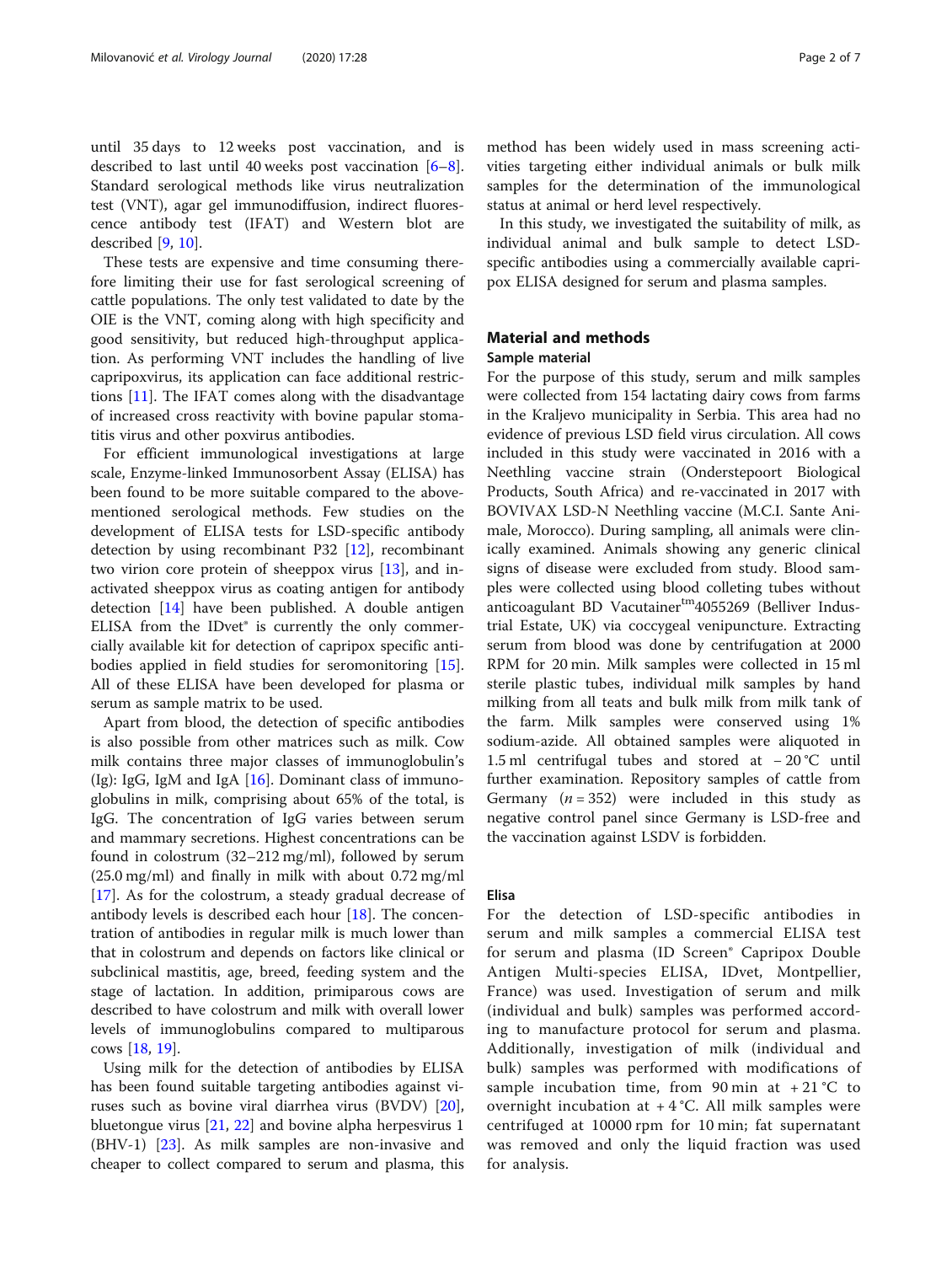#### Statistical analysis

Statistical analysis was performed using RStudio© Version 1.1.456 (Boston, USA) with the packages Optimal Cutpoints Version 1.1–3 and reshape2 1.4.3 from the CRAN repository. Receiver operating characteristic (ROC) analysis was performed for determination of the Youden index and determination of the most suitable cut-off value for maximum specificity for milk samples using serum ELISA results with as reference. The McNemar test was performed to determine the statistical significance between results of the two ELISA protocols used for the milk samples.

#### Results

#### Sampling and clinical examination

No clinical mastitis or any generic clinical signs of disease were observed during sample collection. During the 2017 sampling period, no new LSD outbreak was reported in Serbia. In total 154 individual and 38 bulk milk samples were collected. The 38 obtained bulk milk samples comprised of milk from two to ten individuals depending on the overall farm size and the number of animals in lactation.

#### Antibody detection

From 154 investigated serum samples, 75 were detected as positive with ELISA test. The results obtained from the serum served as reference for the ROC analysis evaluating the two different protocols used on the milk samples to determine the respective cut-off values for the criteria Youden and maximum specificity. The results are summarized in Table 1 and Fig. [1.](#page-3-0)

Following these cut-off determinations, all further analysis of the milk samples used the cut-off of  $\geq 10$  as determined through the maximum specificity criterion.

From the tested 154 milk samples, samples from 38 animals tested positive when applying the proposed manufacturer protocol for serum and plasma with a 90 min incubation time. The number of positive samples from the same sample set increased to 48 when using the modified overnight incubation without creating false positive results in reference to the serum. The relationship of the results on milk samples using two different protocols, one treating milk samples identical to the serum samples and the other using an overnight incubation time is depicted in Fig. [2](#page-4-0). The results between the two incubation protocols are significantly different ( $p < 0.05$ ), with overnight incubation obtaining higher S/P% values.

The overall agreement between investigated serum and milk samples with both protocols is shown in Table [2,](#page-4-0) stratified additionally by the level of positivity in the serum ELISA. Higher levels of agreement are achieved the higher the serum ELISA values are.

The sensitivity of ELISA for the bulk milk sample is however reduced over the testing of the individual animal whilst the specificity remained high. No false positive bulk milk samples appeared in relation to obtained results of individual milk samples composing it. Bulk prevalence had a close relation with bulk milk results showing better performance of bulk milk samples, which had higher prevalence. The composition and results of 38 bulk milk samples are summarized in Fig. [3](#page-5-0), for details of the bulk milk composition refer to Additional file [1.](#page-5-0)

Except two samples from Germany, which had borderline result using overnight incubation, the rest of the samples reacted negative.

#### **Discussion**

In the light of the LSD expansion in recent years, tools to determine the immune status of animals and populations are on demand to facilitate control and eradication

Table 1 Comparative ROC analysis of milk samples with 90 min and overnight incubation time using Youden and maximum specificity as criteria

| Criterion<br>Incubation    | Youden              |                      | Maximum specificity  |                      |
|----------------------------|---------------------|----------------------|----------------------|----------------------|
|                            | 90 min              | overnight            | 90 min               | overnight            |
| Area under ROC curve (ACU) | 0.961 (0.942, 0.98) | 0.932 (0.887, 0.977) | 0.959 (0.939, 0.978) | $0.92$ (0.87, 0.971) |
| cut-off                    | 1.308               | 3.086                | 9.425                | 9.785                |
| Se                         | 0.895               | 0.882                | 0.513                | 0.632                |
| Sp                         | 0.891               | 0.914                | 1.0                  | 1.0                  |
| PPV                        | 0.591               | 0.644                | 1.0                  | 1.0                  |
| <b>NPV</b>                 | 0.980               | 0.978                | 0.921                | 0.939                |
| DLR. Positive              | 8.186               | 10.222               | Inf                  | Inf                  |
| DLR. Negative              | 0.118               | 0.13                 | 0.487                | 0.368                |
| FP                         | 47.0                | 37.0                 | 0.0                  | $0.0\,$              |
| <b>FN</b>                  | 8.0                 | 9.0                  | 37.0                 | 28.0                 |
| Optimal criterion          | 0.785               | 0.795                |                      |                      |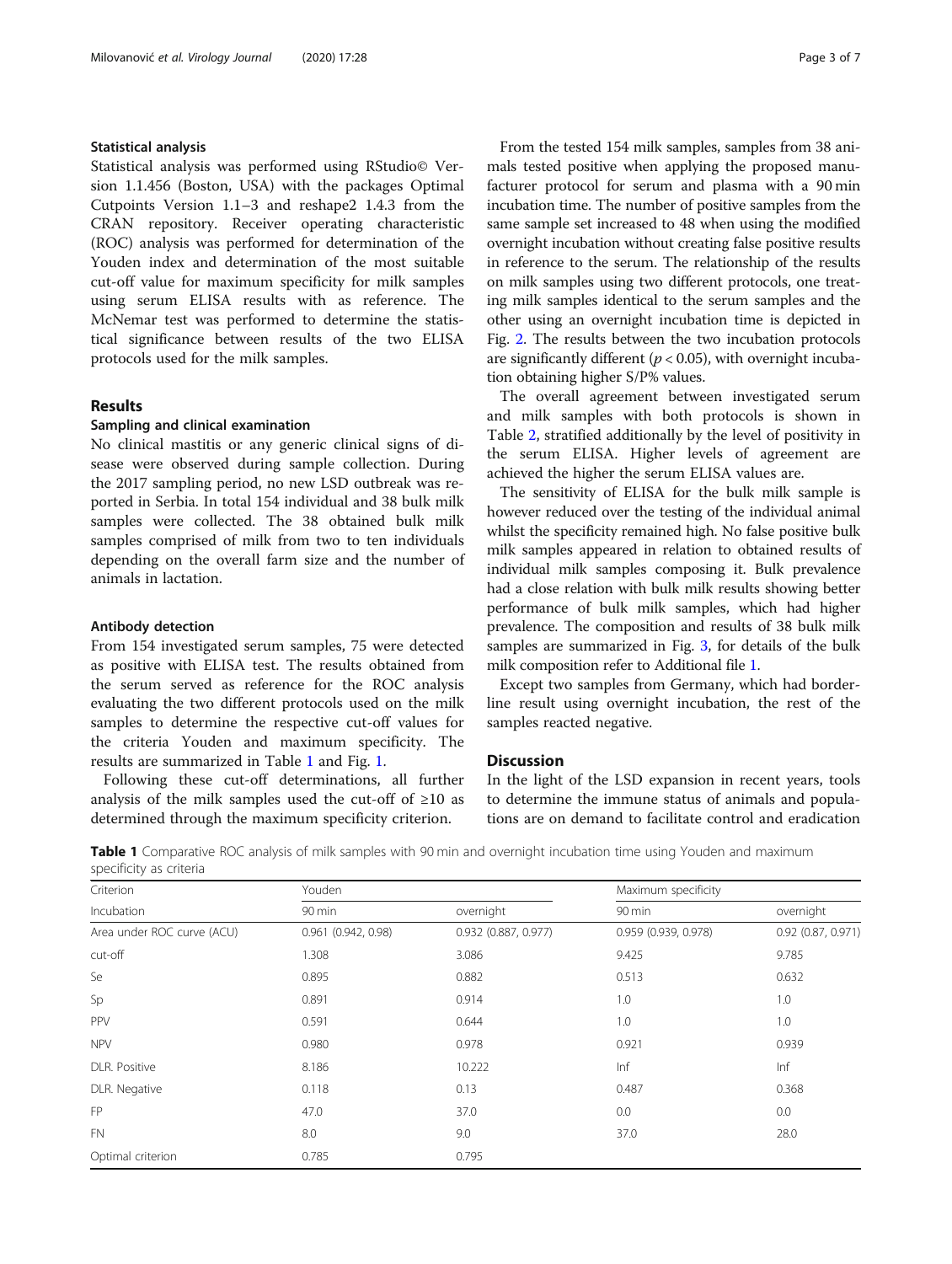<span id="page-3-0"></span>

efforts. The obtained results from this study provide the proof of principle, that milk can be used as sample for the detection of antibodies against LSDV both at the individual animal and herd level.

Applying overnight incubation for milk samples at + 4 °C in ELISA tests has been described as suitable for the improved detection of specific antibodies for different viruses [\[20](#page-6-0), [23](#page-6-0), [24](#page-6-0)]. In this study, where no further modifications on neither the milk sample nor the ELISA kit have been applied, the increased incubation time confirms to be suitable to achieve higher test sensitivity.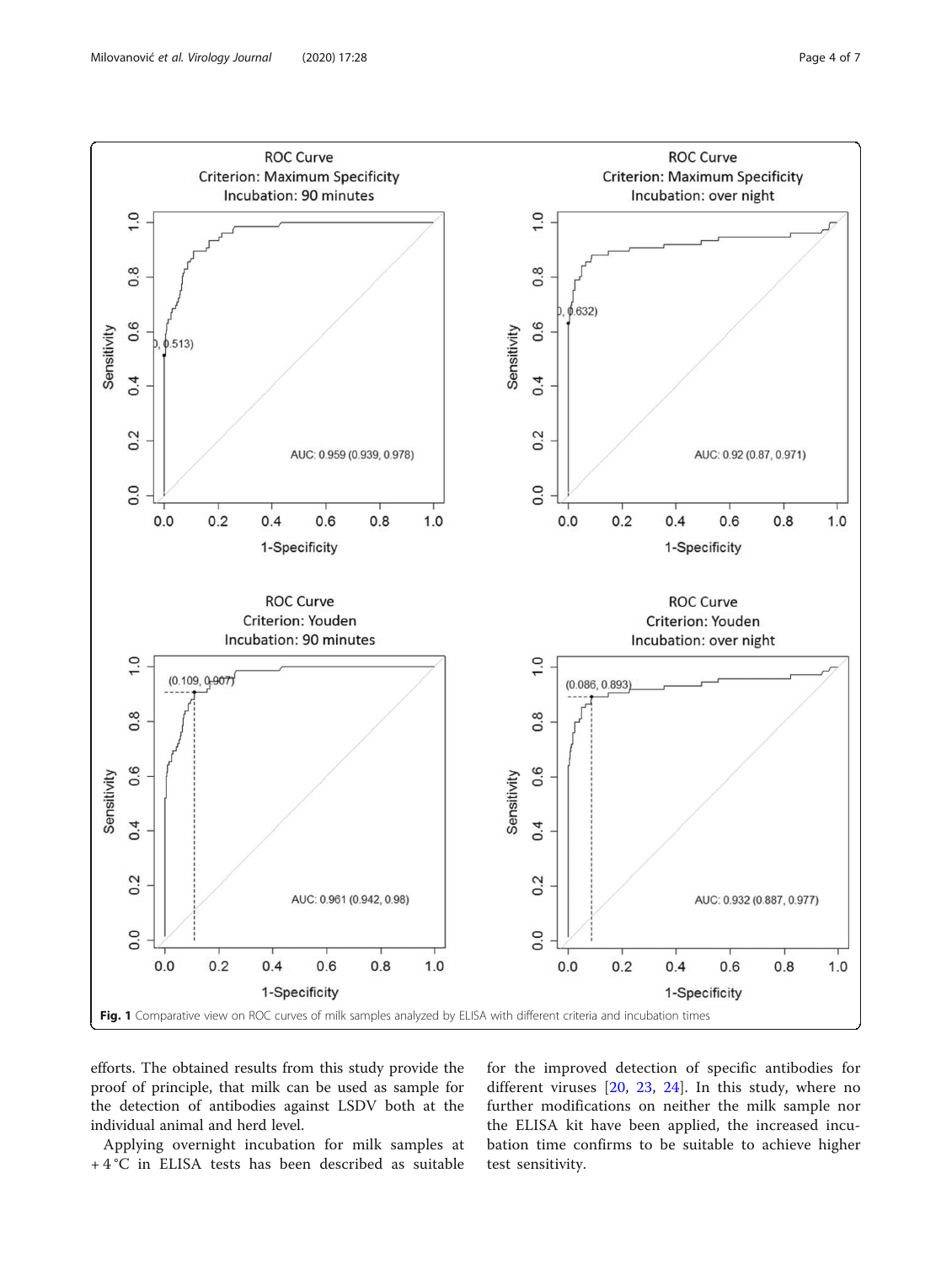<span id="page-4-0"></span>

The determination of the optimal cut-offs for will depend on the actual purpose of the testing. In this study higher cut-off value aiming for maximum specificity was taken for further analysis, accommodating a situation where false positive samples would have a higher negative impact than false negative, as all animals were exposed to LSDV through vaccination. For a final confirmation, serum samples could be collected and analyzed by ELISA or other serological tests recommended by OIE [[1\]](#page-6-0) if needed.

In general, observed mismatches of detected positive serum and negative milk samples together with lower S/ P% values in milk samples, could be attributed to lower concentration of immunoglobulins in milk which is multifactorial [\[18](#page-6-0), [19\]](#page-6-0). Improvement of the ELISA test performance for the detection of LSD-specific antibodies in milk samples can probably be addressed by purification of immunoglobulins using commercially available kits or by precipitation of proteins using ammonium sulfate [[25\]](#page-6-0). On the other side, Klintevall et al. [[24](#page-6-0)] showed in their study that cows that suffered of clinical mastitis may give false positive ELISA results when investigating milk. Cows included in this study did not suffer from clinical mastitis and therefore this aspect was not observed.

The results obtained in this study were not put in relation to the exact date of vaccination of the animals. It is well described however that the levels of detectable antibodies in the serum vary and will increase between one and 12 weeks post vaccination, after which period antibody titer will slowly start to decrease [\[6](#page-6-0)]. Similar developments of titers are likely to be seen in the milk

Table 2 Comparison of detected positive and negative milk samples to detected S/P% values of positive serum samples

| Positive serum samples |        | Individual milk samples |             |                      |             |  |
|------------------------|--------|-------------------------|-------------|----------------------|-------------|--|
|                        |        | 90 min incubation       |             | Overnight incubation |             |  |
| S/P% value             | Number | Positive                | Negative    | Positive             | Negative    |  |
| $\geq$ 201             | 28     | 25 (89.29%)             | 3 (10.71%)  | 27 (96.43%)          | (3.57%)     |  |
| $101 - 200$            | 24     | 9 (37.50%)              | 15 (62.50%) | 16 (66.67%)          | 8 (33.33%)  |  |
| $30 - 100$             | 23     | 4 (17.39%)              | 19 (82.61%) | 5 (21.74%)           | 18 (78.26%) |  |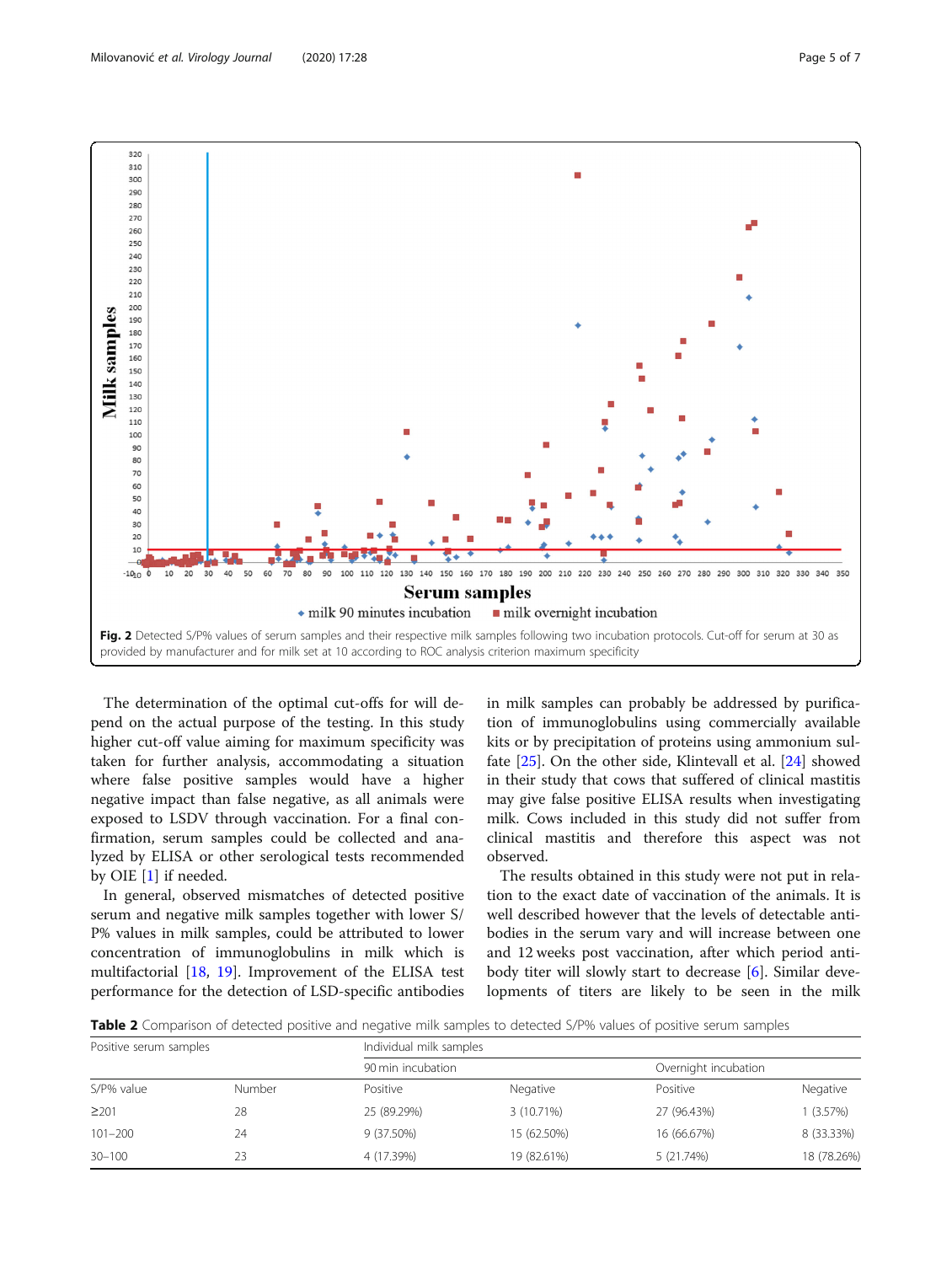<span id="page-5-0"></span>

especially after vaccination campaigns stop. In case of a LSDV re-emergence, the detection of positive milk samples will imply that animals were in contact with the virus provoking antibody synthesis.

One additional step forward in exploring the diagnostic advantages of milk samples was the detection of LSD-specific antibodies in pooled milk samples representing milk bulks typical for Serbia. Benefits of using bulk milk samples have been described previously for fast preliminary immunological investigation at herd level in response of determination of seroprevalence against BVDV and BHV-1 [\[26](#page-6-0)]. The detection of antibodies from bulk milk mainly depends of the number of positive animals included in bulk milk and the concentration of immunoglobulins in positive milk included in the bulk milk. Even though the number of animals per bulk in this study was not too big, detection of positive bulk milk samples was possible starting with bulk prevalence of 25%. As expected, higher bulk milk prevalence delivered better results by detecting all positive bulk milk samples which had prevalence higher that 50%. According to obtained bulk milk results and described LSD morbidity rate of 45% [[27\]](#page-6-0), determination of LSDV seroprevalence using bulk milk samples can be suitable. Multiple testing of bulk milk can be additionally recommended on a wider scale for screening purposes which will provide robust, but fast herd level results. In addition, these results should be validated for settings with larger animal numbers contributing to the bulk milk.

#### Conclusion

The commercially available ELISA kit from IDvet for the detection of capripoxvirus specific antibodies is in principle suitable to be used on milk samples, from

individual animals as well as pooled milk samples of small bulks. Cut-off values will need to be specified according to the purpose of testing. Additional modifications either on the ELISA kit or through antibody enrichment steps can lead to improve the sensitivity and specificity and will make this approach a time and cost efficient, non-invasive monitoring for LSD occurrence or LSD vaccination in the field.

#### Supplementary information

Supplementary information accompanies this paper at [https://doi.org/10.](https://doi.org/10.1186/s12985-020-01298-x) [1186/s12985-020-01298-x.](https://doi.org/10.1186/s12985-020-01298-x)

Additional file 1. Table providing an overview on bulk milk sample composition and the respective ELISA results.

#### Abbreviations

BHV-1: Bovine alpha herpesvirus 1; BVDV: Bovine viral diarrhea virus; ELISA: Enzyme-linked Immunosorbent Assay; IFAT: Immunofluorescent antibody test; Ig: Immunoglobulin; LSD: Lumpy skin disease; LSDV: Lumpy skin disease virus; npv: Predictive negative value; ppv: Predictive positive value; ROC: Receiver operating characteristic; S/P %: Percentage of positivity compare to the positive control; Se: Sensitivity; Sp: Specificity; VNT: Virus neutralization test

#### Acknowledgements

Many thanks to German Academics Exchange Service (DAAD) section ST21 – East Central Europe, East South Europe, and Turkey. The authors thank the farmers in Serbia for their participation as well as Christian Korthase, Cindy Krenz, Kim Lea Molle and Karin Pinger for the excellent technical assistance in the laboratory.

#### Authors' contributions

MM, VM, SR, BH and KD planned and designed the study. MM collected the sample material. MM and VM processed samples after collection and prepared them for analysis. MM carried out the sample analysis. MM, KD and BH interpreted results and drafted the manuscript. SR, VM and MV critically revised the manuscript. All authors have read the manuscript and approved submission of the manuscript.